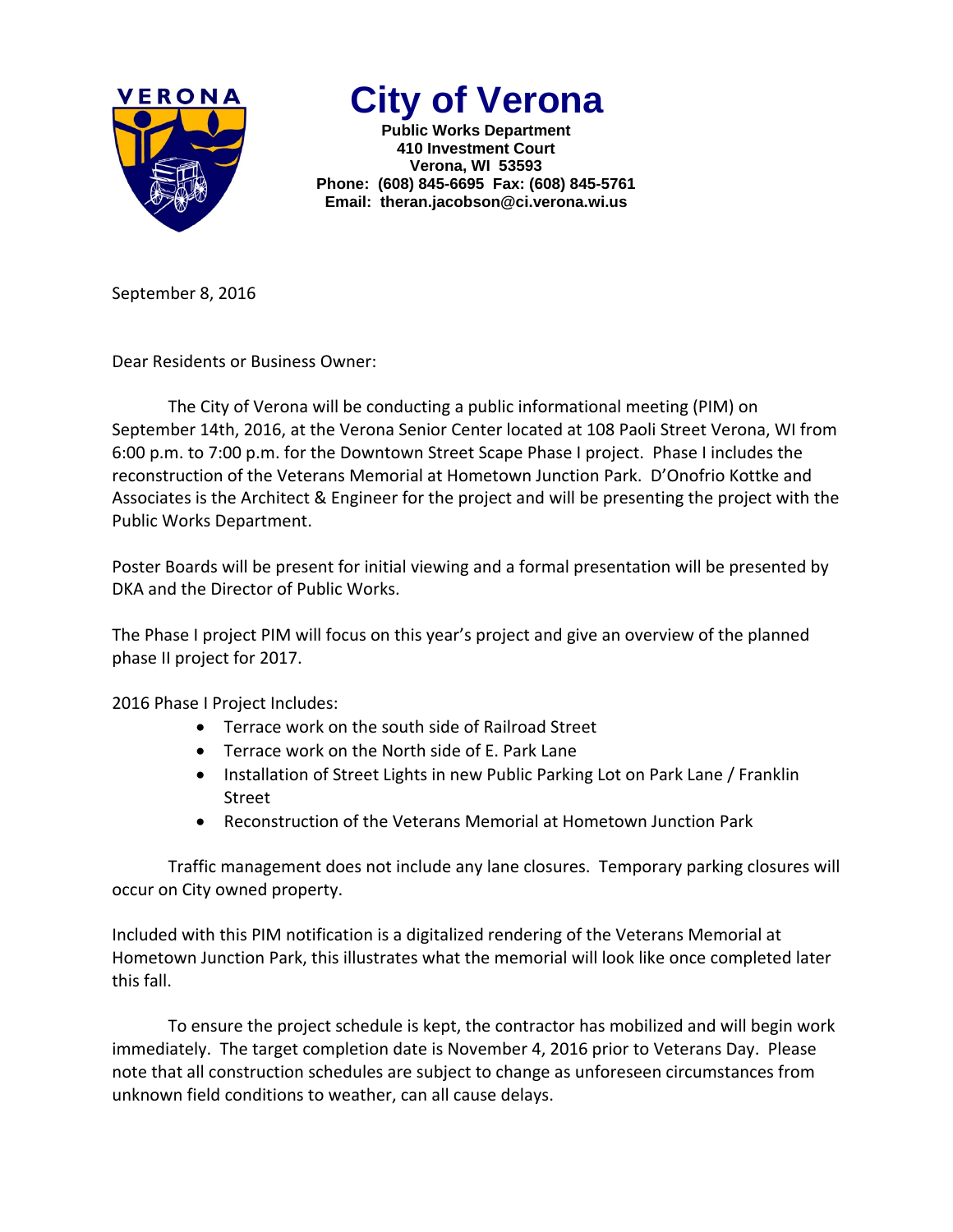Please understand on all streets within this project that we understand the importance of providing access to your business at all times. We will be working with each business individually to assure we minimize any inconveniences. Proper notification will be provided when traffic disruptions will occur to any driveway approach.

I understand how busy everyone's schedules are. If you are unable to attend the meeting and you have any questions, please contact the Public Works Department at 845‐6695.

Thank you in advance for your cooperation.

Sincerely,

Theran P. Jacobson, P.E. Public Works Director

TPJ/at